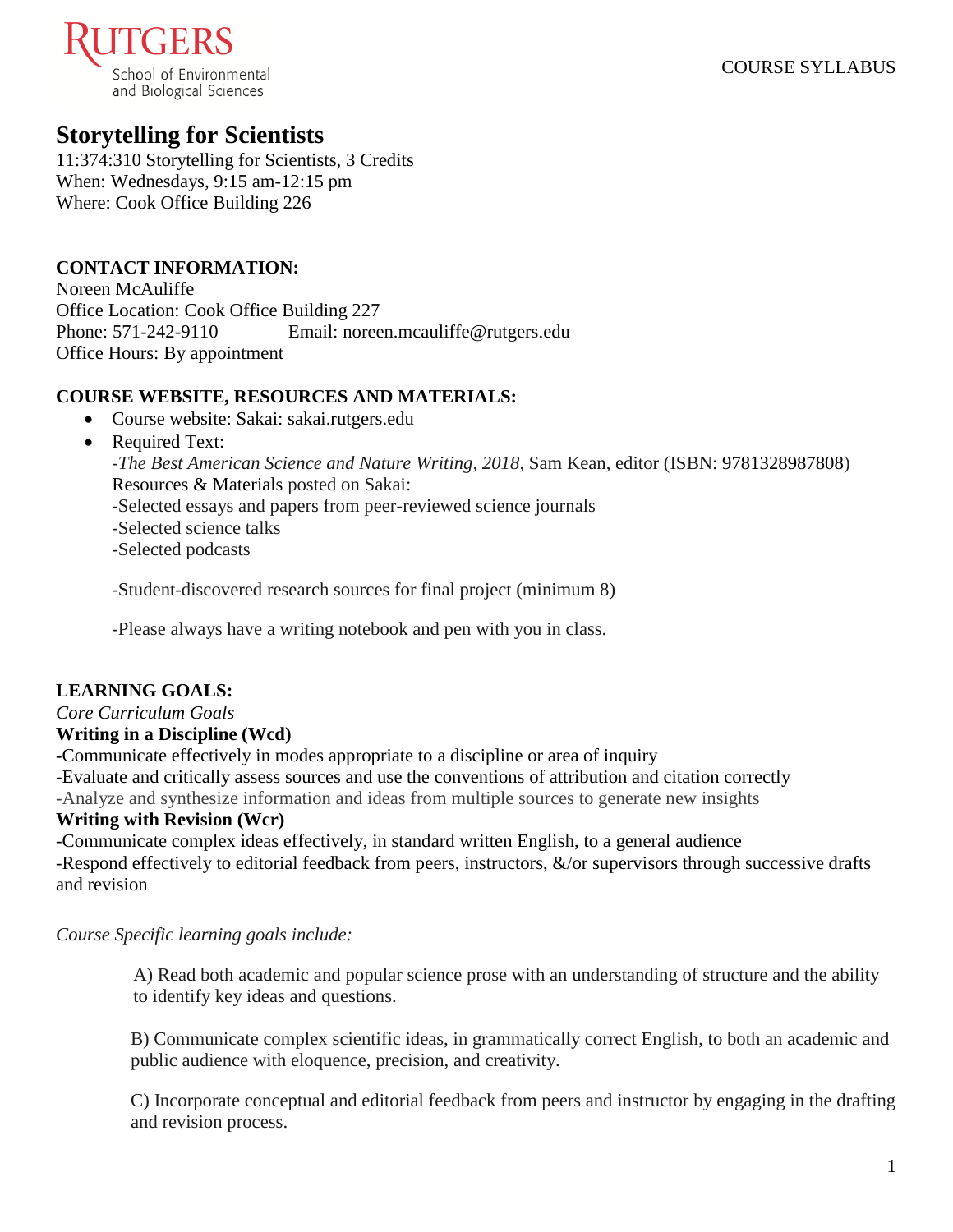

D) Understand and practice the different rhetorical strategies unique to an academic discipline or the public sphere.

E) Discover and appraise sources through the research process and use the conventions of academic attribution and citation correctly.

F) Analyze and synthesize information from multiple sources to generate new ideas, and present those ideas with energy and creativity.

### *Science Communication Minor Learning Goals:*

- Demonstrate the ability to effectively communicate science issues to audiences who have limited backgrounds in science.
- Understand how scientific information and evidence is perceived and used by different audiences in particular contexts, demonstrating how appropriate communication strategy integrates social science evidence about learning and framing.
- Be able to argue claims in writing and through oral presentation based on causal links and multiple evidentiary sources.

Be able to promote the public understanding of science and scientists.

Demonstrate the ability to develop and use visuals, construct narrative in public presentations of science.

### **COURSE DESCRIPTION:**

Understanding and addressing the most complex and urgent challenges of our time—climate change, biodiversity loss, genetic engineering—requires innovative thinkers who can critically assess and communicate scientific ideas. From conference papers to podcasts, the ability to translate scientific research to all audiences is an invaluable skill for science majors in every discipline, and the narrative techniques of nonfiction can help students present ideas with compelling energy, clarity, and creativity.

In this course, students will have the opportunity to develop their writing and communication for both the academic and public context, and hone their critical reading skills. The course will culminate in a student-driven final research project that will consist of both a paper and a presentation, which may take the form of a conference-style talk or a multimedia project, such as a short video or podcast.

Course topics will include: knowing your audience, reading like a writer, unpacking structure, staging uncertainty, delivering a pitch, research techniques, and working responsibly with sources. Students will develop techniques for conveying the story of their research work to peers, granting agencies, and the public.

*Course prerequisite: All students must have completed Expository Writing 01:355:101 or its equivalent.*

### **ASSIGNMENTS/RESPONSIBILITIES & GRADING:**

- Short Essay on Assigned Readings (4-5 pages)
- Research Proposal (2-3 pages)
- Abstract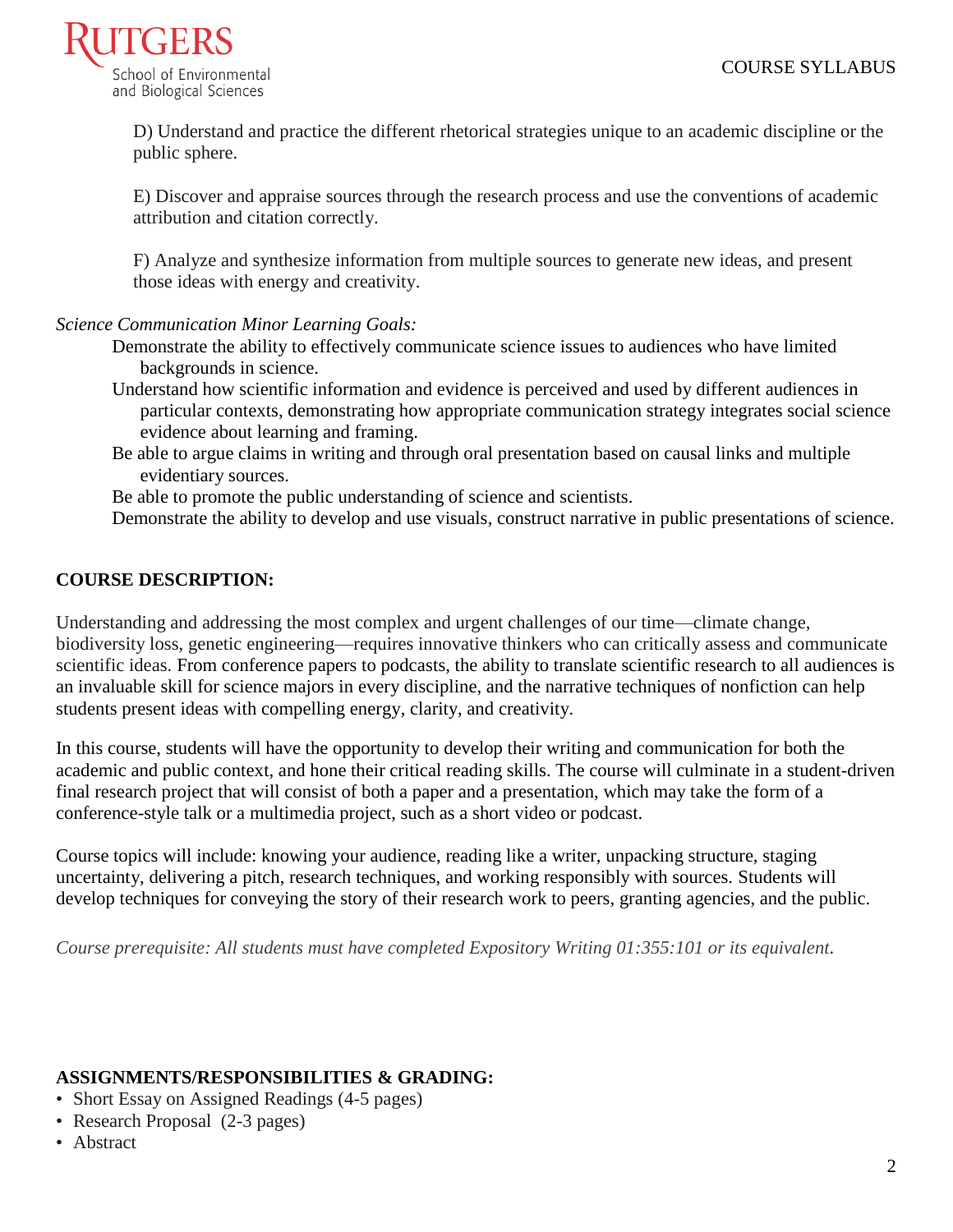

- Annotated Bibliography
- Final Presentation on Research Project
- Research Project (8-10 pages) that draws from both academic and popular sources
- Participation (includes submitting drafts, completing peer reviews, taking an active role in class discussion and activities, and completing miscellaneous assignments, including **\*attending one science talk or seminar on campus this semester and submitting a one-page analysis of the speaker's storytelling methods). Links to the seminar schedules of SEBS majors will be posted on the Sakai site.**

#### **Science Café Spring Schedule:**

Tuesday, January 29: Lena Struwe Title: Hidden in plain sight: Science collections and wild species on Cook Campus IFNH 205, 9:30 am

Tuesday, February 19: Jean Marie Hartman Title: Water + land = watershed: Connecting ecosystems in the Raritan watershed IFNH 101, 9:30 am

Tuesday, March 26: Topic: Microbiome and health IFNH 101, 9:30 am

*Date to be Determined*: Happy Hour Science Café Mark Robson Title: Tell me what you eat and I will tell you what you are CSC, 4:30 pm

#### **Grading:**

| <b>Grading Scale</b> |               |  |
|----------------------|---------------|--|
| 93-100               | A             |  |
| 89-92                | $B+$          |  |
| 81-88                | B             |  |
| 77-80                | $C+$          |  |
| 70-76                | $\mathcal{C}$ |  |
| 69 and below         | $\mathbf{F}$  |  |

| <b>Components of the Final Grade</b> |     |  |
|--------------------------------------|-----|--|
| Participation                        | 10% |  |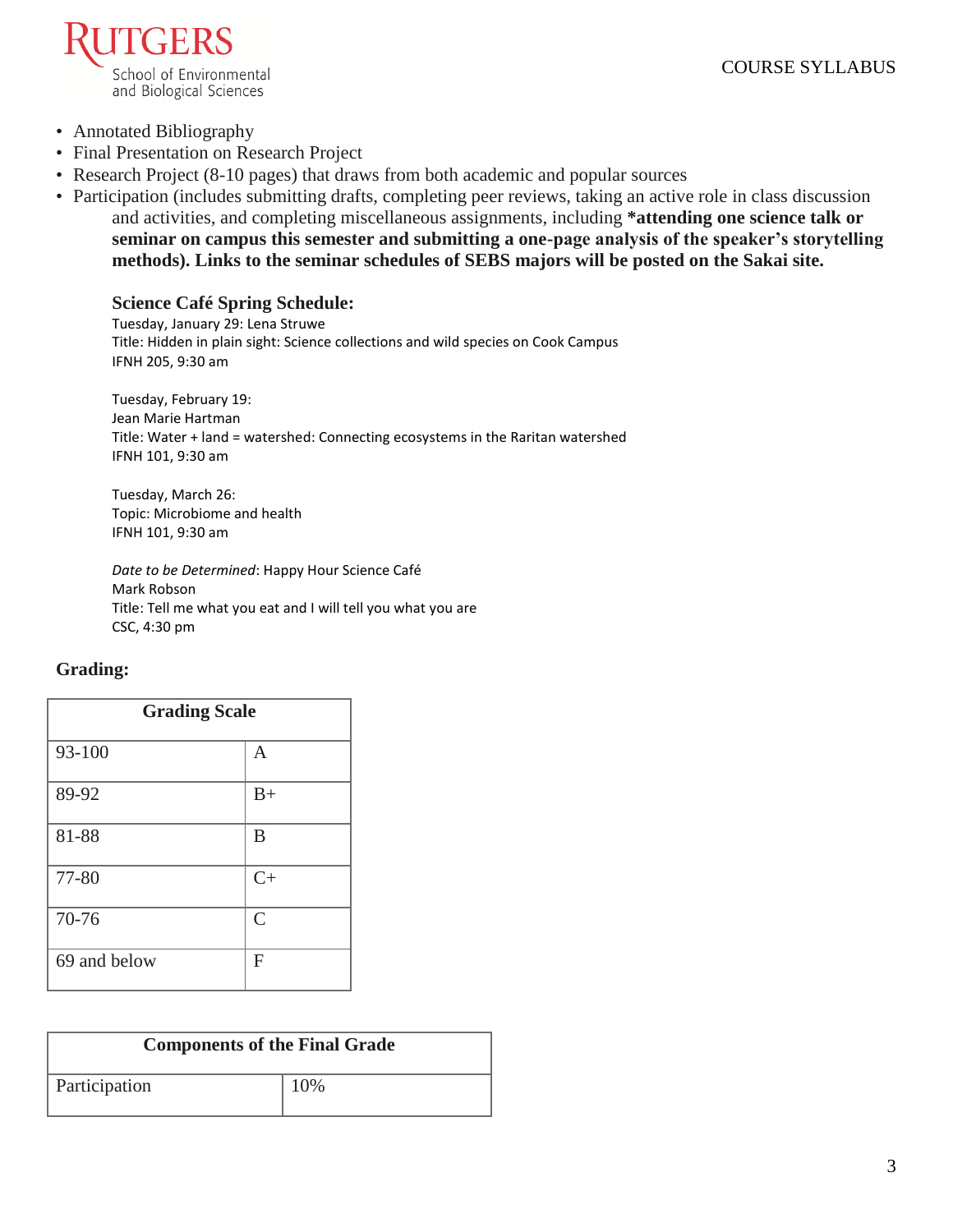

| <b>Short Essay</b>                                   | 10%           |
|------------------------------------------------------|---------------|
| <b>Abstract and Annotated</b><br><b>Bibliography</b> | 15%           |
| <b>Research Presentation</b>                         | 20%           |
| <b>Research Proposal</b>                             | Pass/Non-Pass |
| <b>Research Project</b>                              | 45%           |

- You risk losing a grade for each class that your assignment is late.
- You must earn a passing grade on your final project to pass the class.

# **ACCOMODATIONS FOR STUDENTS WITH DISABILITIES**

Please follow the procedures outlined at [https://ods.rutgers.edu/students/registration-form.](https://ods.rutgers.edu/students/registration-form) Full policies and procedures are at<https://ods.rutgers.edu/>

# **COURSE POLICIES**

-No cell phone use in class.

-Unless you are directed otherwise, all writing assignments you submit must be double-spaced, in 12-point font, and include your name and page numbers.

# **ABSENCE POLICY**

-Students are expected to attend all classes; if you expect to miss one or two classes, please use the University absence reporting website<https://sims.rutgers.edu/ssra/>to indicate the date and reason for your absence. An email is automatically sent to me.

- Attendance at all classes is expected. **After two unexcused absences you** *risk failing the course***.** If you will be missing class, please inform me ahead of time and contact a classmate to learn about any required assignments.
- Punctuality is important. Lateness of twenty minutes or more counts as half an absence. After missing thirty minutes of class, you will be marked absent.

# **ACADEMIC INTEGRITY**

The university's policy on Academic Integrity is available at [http://academicintegrity.rutgers.edu/academic](http://academicintegrity.rutgers.edu/academic-integrity-policy)[integrity-policy.](http://academicintegrity.rutgers.edu/academic-integrity-policy) The principles of academic integrity require that a student:

- properly acknowledge and cite all use of the ideas, results, or words of others.
- properly acknowledge all contributors to a given piece of work.
- make sure that all work submitted as his or her own in a course or other academic activity is produced without the aid of impermissible materials or impermissible collaboration.
- obtain all data or results by ethical means and report them accurately without suppressing any results inconsistent with his or her interpretation or conclusions.
- treat all other students in an ethical manner, respecting their integrity and right to pursue their educational goals without interference. This requires that a student neither facilitate academic dishonesty by others nor obstruct their academic progress.

uphold the canons of the ethical or professional code of the profession for which he or she is preparing. Adherence to these principles is necessary in order to ensure that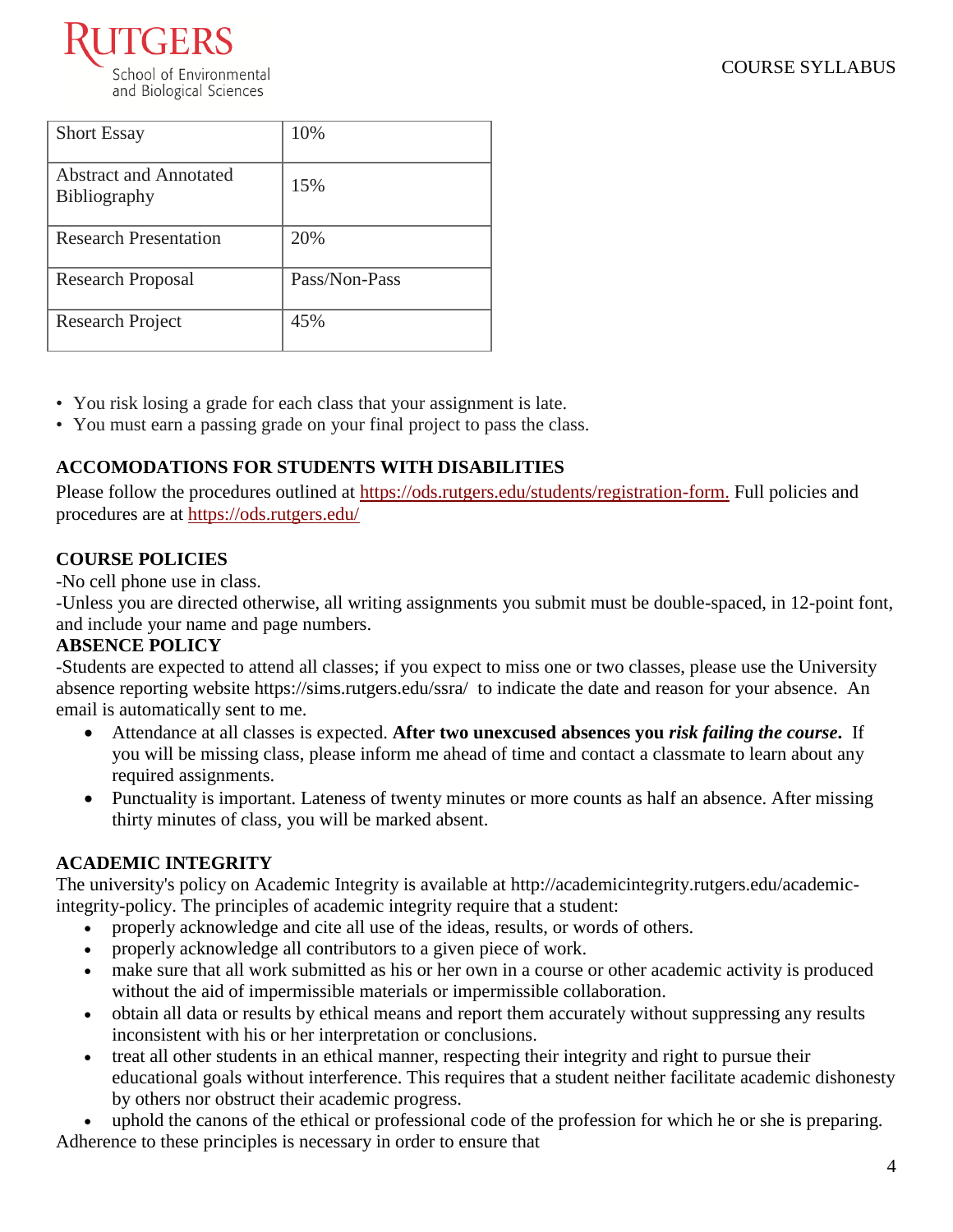

- everyone is given proper credit for his or her ideas, words, results, and other scholarly accomplishments.
- all student work is fairly evaluated and no student has an inappropriate advantage over others.
- the academic and ethical development of all students is fostered.
- the reputation of the University for integrity in its teaching, research, and scholarship is maintained and enhanced.

Failure to uphold these principles of academic integrity threatens both the reputation of the University and the value of the degrees awarded to its students. Every member of the University community therefore bears a responsibility for ensuring that the highest standards of academic integrity are upheld.

# **STUDENT WELLNESS SERVICES**

[Just In Case Web App](http://m.appcreatorpro.com/m/rutgers/fda9f59ca5/fda9f59ca5.html) <http://codu.co/cee05e>

Access helpful mental health information and resources for yourself or a friend in a mental health crisis on your smartphone or tablet and easily contact CAPS or RUPD.

# Counseling, ADAP & Psychiatric Services (CAPS)

(848) 932-7884 / 17 Senior Street, New Brunswick, NJ 08901/ [www.rhscaps.rutgers.edu/](http://www.rhscaps.rutgers.edu/)

CAPS is a University mental health support service that includes counseling, alcohol and other drug assistance, and psychiatric services staffed by a team of professional within Rutgers Health services to support students' efforts to succeed at Rutgers University. CAPS offers a variety of services that include: individual therapy, group therapy and workshops, crisis intervention, referral to specialists in the community and consultation and collaboration with campus partners.

Violence Prevention & Victim Assistance (VPVA)

(848) 932-1181 / 3 Bartlett Street, New Brunswick, NJ 08901 / [www.vpva.rutgers.edu/](http://www.vpva.rutgers.edu/)

The Office for Violence Prevention and Victim Assistance provides confidential crisis intervention, counseling and advocacy for victims of sexual and relationship violence and stalking to students, staff and faculty. To reach staff during office hours when the university is open or to reach an advocate after hours, call 848-932- 1181.

# Disability Services

(848) 445-6800 / Lucy Stone Hall, Suite A145, Livingston Campus, 54 Joyce Kilmer Avenue, Piscataway, NJ 08854 / <https://ods.rutgers.edu/>

Rutgers University welcomes students with disabilities into all of the University's educational programs. In order to receive consideration for reasonable accommodations, a student with a disability must contact the appropriate disability services office at the campus where you are officially enrolled, participate in an intake interview, and provide documentation: [https://ods.rutgers.edu/students/documentation-guidelines.](https://ods.rutgers.edu/students/documentation-guidelines) If the documentation supports your request for reasonable accommodations, your campus's disability services office will provide you with a Letter of Accommodations. Please share this letter with your instructors and discuss the accommodations with them as early in your courses as possible. To begin this process, please complete the Registration form on the ODS web site at: [https://ods.rutgers.edu/students/registration-form.](https://ods.rutgers.edu/students/registration-form)

Scarlet Listeners

(732) 247-5555 /<https://rutgers.campuslabs.com/engage/organization/scarletlisteners>

Free and confidential peer counseling and referral hotline, providing a comforting and supportive safe space.